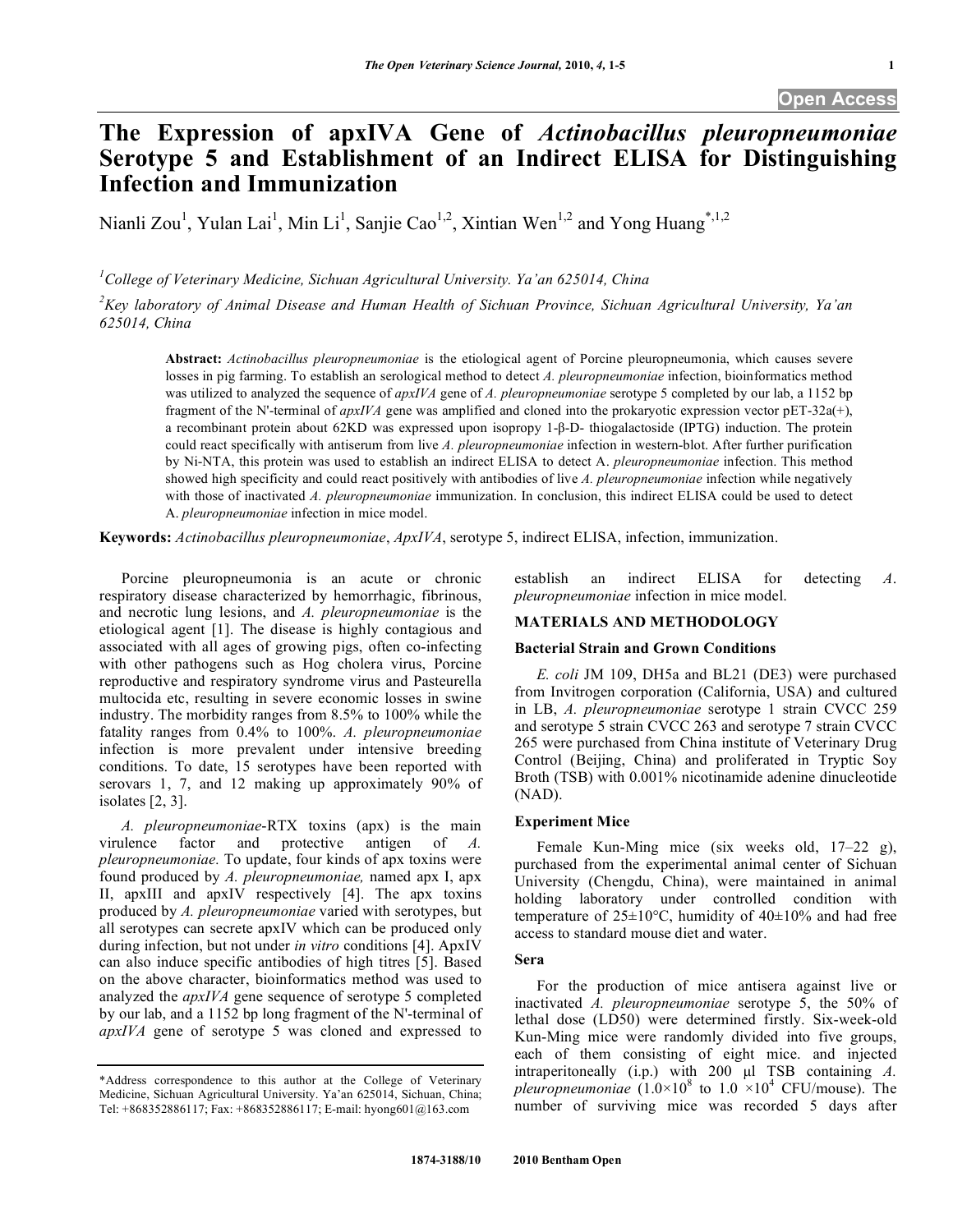infection. LD50 was calculated by the method of Reed and Muench and determined to be  $6.3 \times 10^6$  CFU. Then Sixweek-old Kun-Ming mice were randomly divided into two groups, each of which consisting of twelve mice. Mice in group A were injected i.p. with 200 μl of *A. pleuropneumoniae* preparation containing  $6\times10^5$  CFU per mouse on days 0, 14 and 28 respectively; while mice in group B were inoculated i.p. with the same amount of inactivated *A. pleuropneumoniae* as group A per mouse on days 0, 14 and 28 respectively. Mice were bled from eyes 10 days following the final boost and sera were collected. For the production of mice antisera against live *A. pleuropneumoniae* serotype 1 or 7, twelve mice were inoculated with live *A. pleuropneumoniae* preparation containing 1/10 LD50 per mouse following the method above.

# **Construction of Recombinant Prokaryotic Expression Vector**

 *A. pleuropneumoniae* present in 1 ml of an overnight culture were collected by centrifugation and DNA was extracted using a sodium dodecyl sulfate (SDS) - proteinase K and phenol/chloroform protocol as described in previous research [6]. Then, bioinformatics method was used to analyze the *apxIVA* gene sequence of A. pleuropneumoniae serotype 5 completed by our lab (Genbank NO: GQ332268), a pair of specific primers was used to amplify the 1152 bp fragment of the 5'-terminal of apxIV A gene. The two primers were 5'CCA GAATTC ACG TTA GAC GAA ACA AGG- 3' with *EcoRI* site (underlined) comprising position 655–672 of apxIVA coding sequence and 5'CTC CTCGAG TTA ATT CAG ATC GGA GGC A -3' with *XholI* site (underlined) comprising position 1791–1806 of apxIVA coding sequence. The oligonucleotides were synthesized by Takara biotechnology (Dalian, China) co., ltd. Amplification of the apx  *gene was performed with polymerase chain* reaction (PCR) and the PCR products were cloned into the pMD18-T plasmid (Takara) to yield recombinant plasmid. Confirmation of clones containing recombinant plasmid was achieved by PCR and restriction enzyme (RE) digestion, and the correct clones were sequenced by Takara biotechnology (Dalian). The recombinant plasmid were then digested with *EcoRI* and *XholI* and cloned into pET-32a(+) (Novagen, Madison, USA) digested with *EcoRI* and *XholI* to generate recombinant prokaryotic expression plasmid.

## **Expression and Purification of** *apxIVA*

 The BL21 strains containing the recombinant prokaryotic plasmid were grown overnight with shaking at 37°C. The overnight cultures were diluted in the proportion of 1:100 and incubated at 37°C with vigorous shaking for 3-4 hours (h.). The production of poly-His-tailed ApxIV a proteins were induced by addition of 1 mM IPTG and incubation for a further 3-4 h. The cells were harvested and analyzed by sodium dodecyl sulfate polyacrylamide gel electrophoresis (SDS-PAGE). Optimization of expression conditions at different IPTG concentration ranging from 0, 0.2, 0.4, 0.6, 0.8, 1.0 to 1.2 mM and different induction time ranging from 0, 2, 3,4, 5 to 6 h were also conducted.

 For purification of recombinant *apxIVA*, the cells were harvested from liquid cultures by centrifugation and suspended in phosphate-buffered saline (PBS) (pH 7.2) containing lysozyme  $(1mg/ml)$  by  $1/10$  (v/v), after ice bathing for 30 min, the suspension were sonicated and centrifuged at 12000g for 10 min. The pellets were homogenated and washed with washing buffer [50 mM Tris-Hcl (PH8.0), 1 mM EDTA, 0.2% TritonX-100, 2 M urea] for three times at 10min/times and centrifugated at 12000g for 10 min. The pellets were dissolved by denaturation buffer [50 mM Tris-Hcl (PH8.0), 2 mM 2-mercaptoethanol, 8 M urea] and supernatant were collected after centrifugation. The supernatant was treated with renaturation buffer [50 mM Tris-Hcl (PH8.0), 0.1 mM oxidized glutathione, 1 mM reduced glutathione, 0.5 M urea] for overnight at 4°C and filtrated through 0.45 μM filtration membrane. Then the solution was purified on a column packed with Ni-NTA His·Bind superflow according to the manufacture's instruction (Merck, Darmstadt, Germany). The eluate from each imidazole concentration were collected and analyzed by SDS-PAGE.

# **Western Blot Analysis**

 Purified proteins were separated by SDS-PAGE, then the proteins were transferred to nitrocellulose membrane with 0.45μm pore size (Millipore Corp., USA) at 15V for 1.5 h with a Bio-Rad Transblot Cell as described in the manufacturer's specifications. The membrane was then blocked for 90 min with milk buffer (20mM Tris–HCl pH 8.0, 150mM NaCl, 0.05% Tween 20, 5% skimmed dry milk) at 37°C, and then washed with Tris-buffered saline with Tween 20 (TBST) buffer (20mM Tris-HCl PH 8.0, 150mM NaCl, 0.05 Tween-20) for three times and incubated with mouse antiserum diluted 1:100 in 0.5% bovine serum albumin (BSA) /PBS for 60 min at 37°C. The membrane was washed with TBST, then incubated with horseradish peroxidase (HRP) -labeled sheep-anti-mouse IgG (zhongshan Goldenbridge Biotechnology Co., LTD, Beijing, China) for 60 min at 37°C. Target proteins were visualized using 3,3'- diaminobenzidine (Tiangen, Beijing, China).

# **Development of an** *apxIVA***-ELISA**

 A 96-well microtiter plate (Costar, USA) was coated with 100 μl of purified *apx IVA* and incubated at 4°C overnight. The plate was then blocked for 90 min with milk buffer (5% skimmed dry milk in PBS) at 37°C and washed twice with PBS. Subsequently, 100 μl of mice sera were added and incubated at 37°C for 60 min. The samples were washed, and then incubated for 45 min with 100 μl of anti-mouse IgG diluted 1:10000 in 0.1% BSA/PBS at 37°C, washed again, and detected with 100 μl of 3,3',5,5' - tetramethyl benzidine (TMB) for 20 min at room temprature (RT). The reaction was then stopped by the addition of 35 μl of 2 M  $H_2SO_4$ . The optical density (OD) value was read at 450 nm, using a Bio-Rad model 860 plate reader (Bio-Rad, CA, USA).

 Checker board method was used to determine the optimal antigen coating concentration, serum dilutions and HRP labeled rabbit anti-mouse IgG dilutions. For determine the cut-off value, twenty-four sera samples from mice uninfected with *A. pleuropneumoniae* were used as negative sera, the cut-off value was calculated using the formula: mean of the negative serum values plus three standard deviations (SDs). To determine the specificity of this method, rabbit antisera of HCV, PRRSV and PM (obtained from Dr. Qigui Yan, Sichuan Agricultural University, China) were detected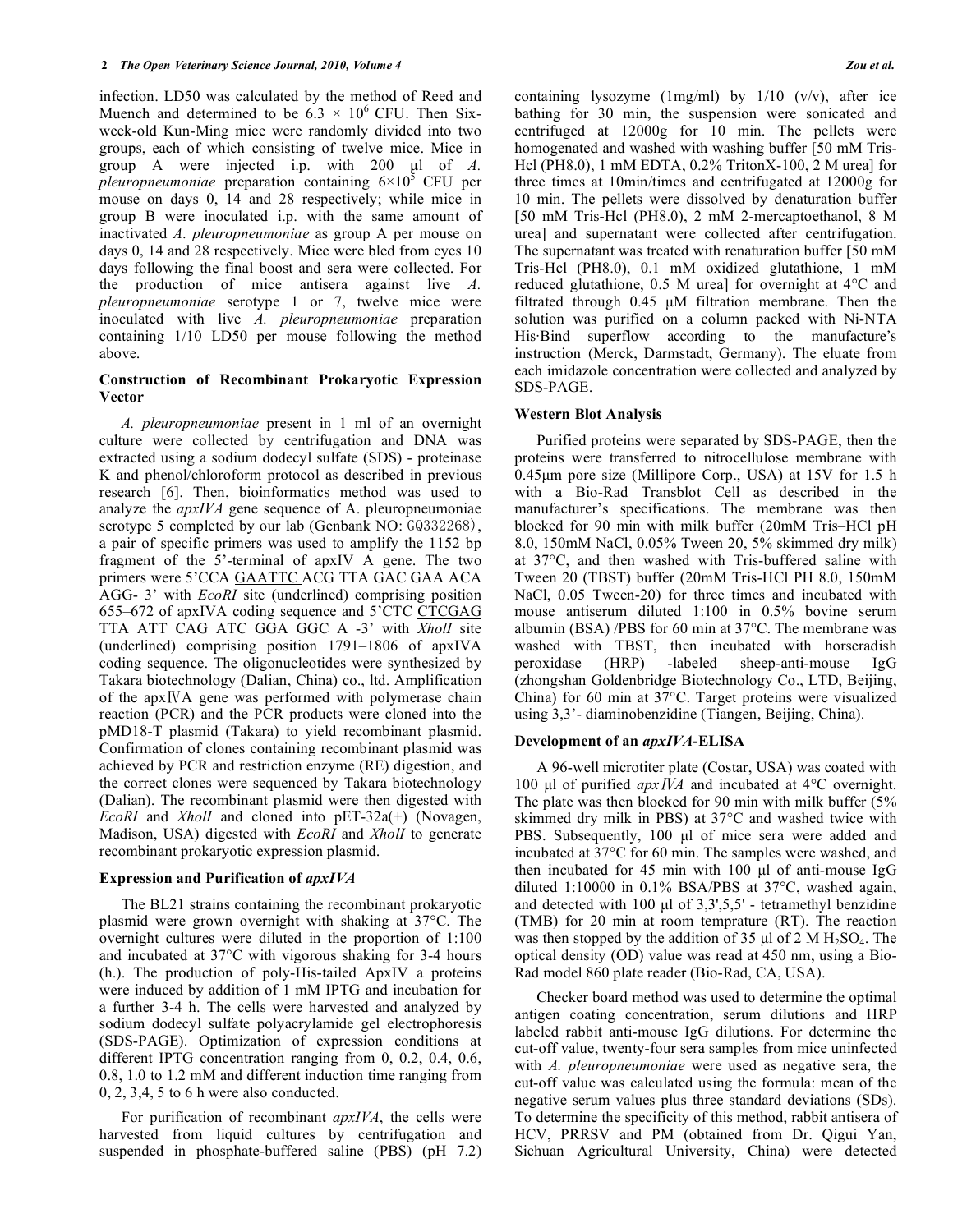#### *Indirect ELISA for Detecting A. pleuropneumoniae Infection The Open Veterinary Science Journal, 2010, Volume 4* **3**

according to the method above, except that the second antibody was anti-rabbit IgG (Zhongshan, Beijing, China) diluted 1:10000 in 0.1% BSA/PBS. Finally, the method was used to detect the sera of inactivated *A. pleuropneumoniae* immunized and live *A. pleuropneumoniae* infected mice.

#### **RESULTS**

# **Construction of an** *apxIVA* **Prokaryotic Expression Vector**

 The *apxIVA* gene was isolated from *A. pleuropneumoniae* ATCC 263 by PCR as described in Materials and Methods. The oligonucleotides used in the PCR reaction were designed to allow the 1152 bp long fragment in 5' terminal part of  $apx<sub>1</sub>*NA*$  gene to be cloned into pET-32a(+) in frame with the poly-His purification signal. PCR and RE analysis showed that prokaryotic expression plasmid PET32a-apxIVA was successfully constructed. (Fig. **1**).



**Fig. (1).** Results of construction of an ApxIVa prokaryotic expression vector. M1: DNA Marker DL10000; Lane 1: prokaryotic expression vector digested with EcoR I and Xho I; Lane 2: PCR products of ApxIVa gene; M2 : DNA Marker DL2000

# **Prokaryotic Expression and Purification of** *apxA*

 Prokaryotic expression vector PET32a-apxIVA was induced by addition of IPTG to produce recombinant *apxIVA* toxin at different time ranged from 0, 2, 3,4, 5 to 6 h and at different IPTG concentration ranged from 0, 0.2, 0.4, 0.6, 0.8, 1.0 to 1.2 mmol  $L^{-1}$ , the results showed that a protein about 62Kd was expressed (Fig. **2**) since 1h and stabilized on 4 h post culturation at a most appropriate IPTG concentration of 0.6 mM (data not show ). The recombinant *apxA* was expressed mainly in the form of inclusion body and Ni-NTA superflow was used to purify this his-tagged *apxA*. For the purified protein, a single objective band was detected by SDS-PAGE (Fig. **2**).

# **Western Blot Assay**

 To confirm the reactivity of his-tagged *apxIVA* with antibodies from *A. pleuropneumoniae* infection, the purified protein was exposed to a Western blot assay by using serum from *A. pleuropneumoniae*. The result showed that the fusion protein can react positively with serum from live *A. pleuropneumoniae* infection (Fig. **2**), while negatively with serum from inactivated *A. pleuropneumoniae*  immunization.(data not show).

 *-*  $\leftarrow$   $\leftarrow$   $\leftarrow$   $\leftarrow$   $\leftarrow$   $\leftarrow$ 

**Fig. (2).** Results of expression and purification and western-blot of recombinant protein. Lane M: protein marker; Lane 1: uninduced BL21 containing recombinant plasmid; Lane2: bacteria induced for 4h; Lane 3: purified Apx IVA; lane 4: western-blot result of purified recombinant protein with live *A. pleuropneumoniae* infected antisera

#### **Indirect ELISA Based on Recombinant** *ApxIVA*

 The results of checker board experiment showed that a concentration of 1.0 μg/ml of apxIVA-His peptide and 1:40 serum produced the best resolution of the positive reference serum from the negative reference serum. Then 24 negative mice sera was selected randomly to react with *apxIVA*-His peptide, the average  $\gamma$  was 0.143, standard deviation(SD) was 0.028. The positive critical value was  $\gamma$ +3SD=0.226. Means that while the OD value of sample  $\geq 0.226$ , the result was positive; while the OD value of sample <0.226, the result was negative. For the results of specificity test, positive sera of HCV, PRRSV and Pm were negative in the *apxIVA*-ELISA. indicating the specificity of this *apxA*-ELISA (Table **1**).

| The Results of Specificity Test of apx IVA-ELISA<br>Table 1. |  |
|--------------------------------------------------------------|--|
|--------------------------------------------------------------|--|

| $OD450$ of<br>apxIVa-ELISA | <b>Positive Sera</b> |              |            |       |
|----------------------------|----------------------|--------------|------------|-------|
|                            | <b>Sera Number</b>   | <b>PRRSV</b> | <b>HCV</b> | Pm    |
|                            |                      | 0.151        | 0.083      | 0.105 |
|                            |                      | 0.095        | 0.162      | 0.178 |
|                            | $\mathbf 3$          | 0.133        | 0.098      | 0.135 |
|                            |                      | 0.125        | 0.087      | 0.039 |

PRRSV: Porcine reproductive and respiratory syndrome virus; HCV: Hog cholera virus; Pm: Pasteurella multocida.

 For the results of discrimination of infection and inactivated vaccine immunization, Sera of four mice immunized with inactivated *A. pleuropneumoniae*, four mice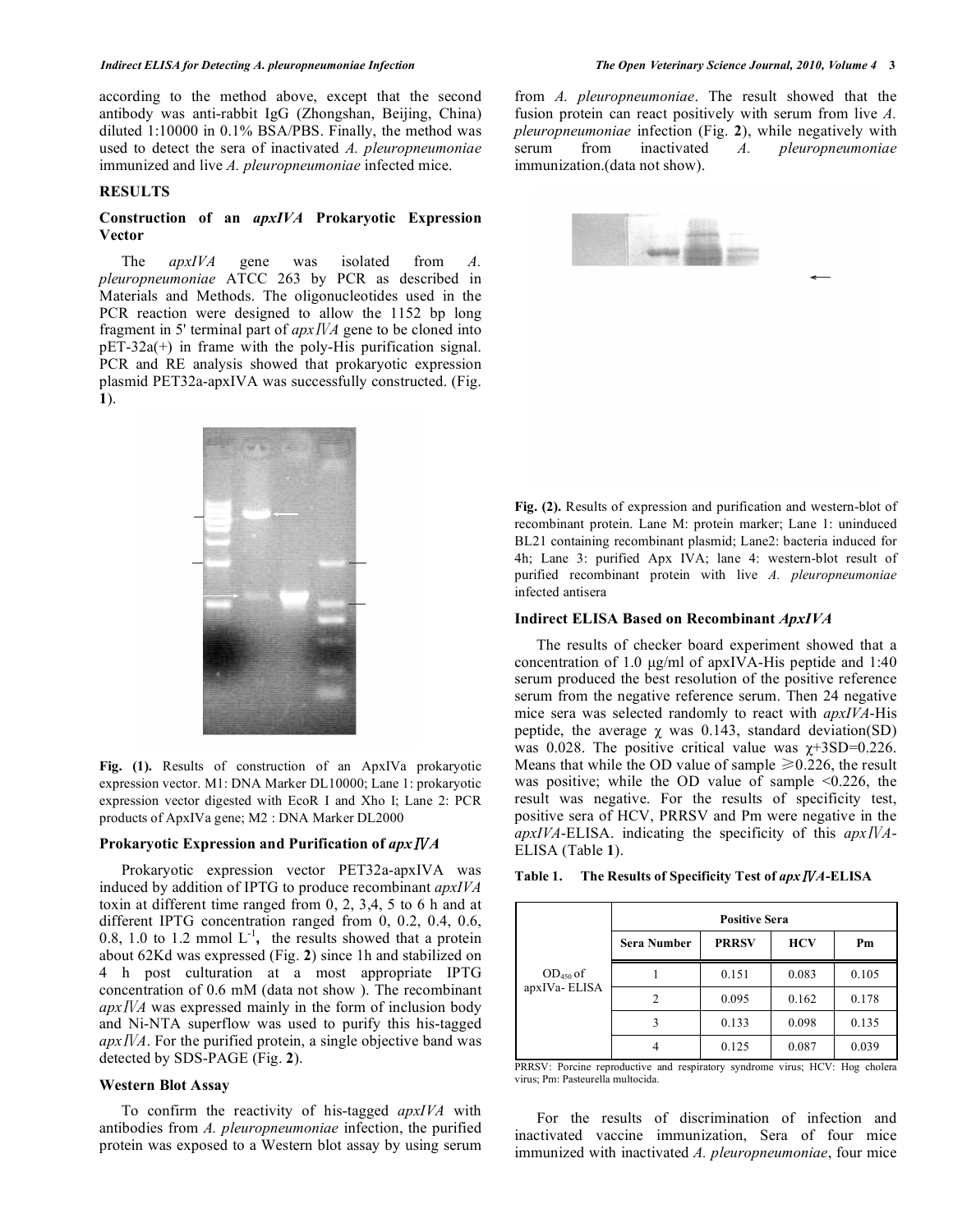| Serum                                                                                                                                                                                                                                                                 |                          |                                                             |                                             |                                             |                                             |
|-----------------------------------------------------------------------------------------------------------------------------------------------------------------------------------------------------------------------------------------------------------------------|--------------------------|-------------------------------------------------------------|---------------------------------------------|---------------------------------------------|---------------------------------------------|
| $OD_{450}$ of apxIva-ELISA<br>$\lambda$ and $\lambda$ is the set of the set of the set of the set of the set of the set of the set of the set of the set of the set of the set of the set of the set of the set of the set of the set of the set of the set of the se | Animal<br><b>Numbers</b> | <b>Inactivated App Serotype 5</b><br><b>Vaccinated Mice</b> | live App Serotype 1<br><b>Infected Mice</b> | Live App Serotype 5<br><b>Infected Mice</b> | Live App Serotype 7<br><b>Infected Mice</b> |
|                                                                                                                                                                                                                                                                       |                          | 0.171                                                       | 1.145                                       | 1.297                                       | 1.175                                       |
|                                                                                                                                                                                                                                                                       |                          | 0.133                                                       | 0.899                                       | 1.183                                       | 0.853                                       |
|                                                                                                                                                                                                                                                                       |                          | 0.201                                                       | 1.013                                       | 1.215                                       | 0.933                                       |
|                                                                                                                                                                                                                                                                       |                          | 0.145                                                       | 1.235                                       | 1.033                                       |                                             |

**Table 2. Detection of Antibodies Against** *A. pleuropneumoniae* **Infection and Inactivated** *A. pleuropneumoniae* **Immunization** 

App: A. pleuropneumoniae.

infected with live serotype 1, four mice infected with live serotype 5 and three mice infected with live serotype 7 *A. pleuropneumoniae* were analyzed by apxIVA-ELISA. The results showed that all the sera of mice immunized with inactivated *A. pleuropneumoniae* were negative in the apxIVA-ELISA, while all the mice infected with live serotype 1 or 5 or 7 *A. pleuropneumoniae* gave positive results (Table **2**).

#### **DISCUSSION**

 Porcine pleuropneumonia was an respiratory disease hazardous to China pig industry. The virulence of the 15 serotypes of *A. pleuropneumoniae* is mainly determined by three major RTX toxins apx I, apx II and apx III [7], which are secreted by the different serotypes in various combinations, but apxIV can be produced by all 15 serotypes only during infection, but not under *in vitro* conditions [4].

 The diagnosis of *A. pleuropneumoniae* infections is important for the identification of farms that are latently infected with A. pleuropneumoniae, detection of different *A. pleuropneumoniae* serotypes, inspection of the animals on their importation into a farm, or eradication of the infection. It is done routinely by serological examination of pig herds or by bacterial agent cultivation from nasal swabs or lungs with *pleuropneumonia* lesions or by PCR. Serological examination were usually carried out by detecting antibodies provoked by Apx toxin or outer membrane protein (OMP) or lipopolysaccharides (LPS) etc. OMP are common to all *A. pleuropneumoniae* serotypes [8], while LPS are serotypespecific and used to serologically distinguish infections with different serotypes of *A. pleuropneumoniae* [9], LPS was also found to give serological cross-reaction with nonpathogenic *Actinobacillus* species [10]. PCR-based methods were suitable for the rapid detection of *A. pleuropneumoniae* [11].

 Vaccination is potentially an effective tool for the control of Porcine pleuropneumonia, although natural or experimental infection generally elicits at least partially protection against reinfection with another serotype [12]. Killed whole cell bacterins were commercially used in China now, and a major drawback of vaccination, is that traditional serological tests including hemmaglutination test [13, 14] and ELISA [15], cannot distinguish immunization of killed whole cell bacteria from field exposition. As *apxIVA* can be expressed by all 15 serotypes only *in vivo* conditions, therefore, antibodies against *apxIVA* should be the target of serological differentiation between immunization with killed

whole cell bacteria vaccine and infection with live *A. pleuropneumoniae*.

 Although an indirect ELISA based on recombinant *apxIV* of *A. pleuropneumoniae* serotype 1 have been reported previously [16], but indirect ELISA based on recombinant *apxIVA* of serotype 5 have not been reported now. The serotype 5 is highly pathogenic, and the sequence of *apxIVA* of serotype 5 was different from those of serotype 1 and 3 in length and homology [17]. So we develop an indirect ELISA based on recombinant *apxIVA* of serotype 5 to see whether it can also detect antibodies against *A. pleuropneumoniae* infection. After the bioinformatic analysis of *apxIVA* gene sequence of serotype 5 strain CVCC 263, it was found that the 5'-terminal of *apxIVA* gene was highly antigenic, and subsequently a 1152 bp fragment in this region was amplified and expressed to establish an indirect ELISA for detecting the antibody against th*e apxIVA* of all serotypes. The results showed that the sera from inactivated vaccine immunized mice were negative, while the sera from live *A. pleuropneumoniae* infected mice were positive. So this indirect ELISA could detect *A. pleuropneumoniae*  infection in a mouse model. The validation of this apxIVA-ELISA to detect *A. pleuropneumoniae* infection in pigs will be further undertaken.

## **ACKNOWLEDGEMENTS**

 This work was financially supported by Sichuan Province Basic Research Program and Program for Changjiang Scholars and Innovative Research Team in University "PCSIRT" (Grant No: IRTO848)

#### **ABBREVIATIONS**

| BSA          | $=$ Bovine serum albumin                   |
|--------------|--------------------------------------------|
| <b>ELISA</b> | $=$ Enzyme-linked immunosorbent assay      |
| <b>HRP</b>   | $=$ Horseradish peroxidase                 |
| i.p.         | $=$ Intraperitoneally                      |
| <b>IPTG</b>  | $=$ Isopropy 1- $\beta$ -D-thiogalactoside |
| LPS          | $=$ Lipopolysaccharides                    |
| <b>NAD</b>   | $=$ Nicotinamide adenine dinucleotide      |
| OD           | $=$ Optical density                        |
| OMP          | $=$ Outer membrane protein                 |
| <b>PBS</b>   | $=$ Phosphate-buffered saline              |
| PCR          | = Polymerase Chain Reaction                |
|              |                                            |